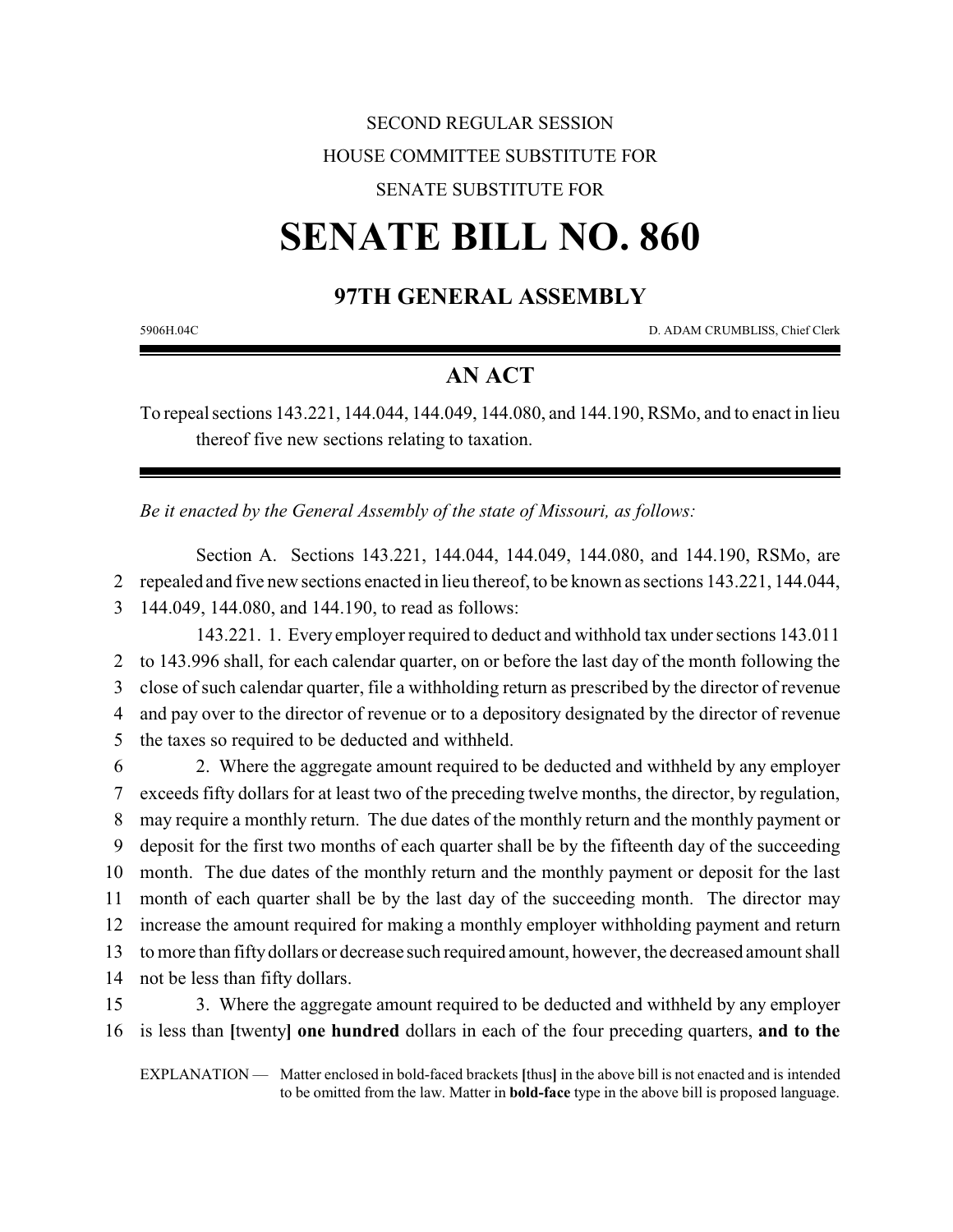**extent the employer does not meet the requirements in subsection 1 or 2 of this section for filing a withholding return on a quarterly or monthly basis,** the employer shall file a withholding return for a calendar year. The director, by regulation, may also allow other employers to file annual returns. The return shall be filed and the taxes if any paid on or before January thirty-first of the succeeding year. The director may increase the amount required for making an annual employer withholding payment and return to more than **[**twenty**] one hundred** dollars or decrease such required amount, however, the decreased amount shall not be less than **[**twenty**] one hundred** dollars.

 4. If the director of revenue finds that the collection of taxes required to be deducted and withheld by an employer may be jeopardized by delay, he may require the employer to pay over the tax or make a return at any time. A lien outstanding with regard to any tax administered by the director shall be a sufficient basis for this action.

144.044. 1. As used in this section, the following terms mean:

(1) "Sale of a modular unit", a transfer of a modular unit as defined in section 700.010;

 (2) "Sale of a new manufactured home", a transfer of a manufactured home, as defined in section 700.010, which involves the delivery of the document known as the manufacturer's statement of origin to a person other than a manufactured home dealer, as dealer is defined in section 700.010, for purposes of allowing such person to obtain a title to the manufactured home from the department of revenue of this state or the appropriate agency or officer of any other state**;**

 **(3) "Sale of a used manufactured home", any subsequent sale of a manufactured home as defined in section 700.010, which does not qualify as "new" as defined in subdivision (9) of section 700.010**.

12 2. In the event of the sale of a new manufactured home, forty percent of the purchase price, as defined in section 700.320, shall be considered the sale of a service and not the sale of tangible personal property. In addition to the exemptions granted under the provisions of section 144.030, the sale of services as defined in this section shall be specifically exempted from the provisions of sections 238.235 and 238.410, the local sales tax law as defined in section 32.085, sections 144.010 to 144.525 and 144.600 to **[**144.745**] 144.761**, and from the computation of the tax levied, assessed or payable under sections 238.235 and 238.410, the local sales tax law as defined in section 32.085, sections 144.010 to 144.525 and 144.600 to **[**144.745**] 144.761**, and section 238.235.

 3. In the event of the sale of a new modular unit, forty percent of the retail sale of the unit or forty percent of the manufacturer's sales price of the unit if the manufacturer makes a sale to a consumer that is not a retail sale, plus any carrier charge and freight charges shall be considered the sale of a service and sixty percent shall be the retail sale of tangible personal property. In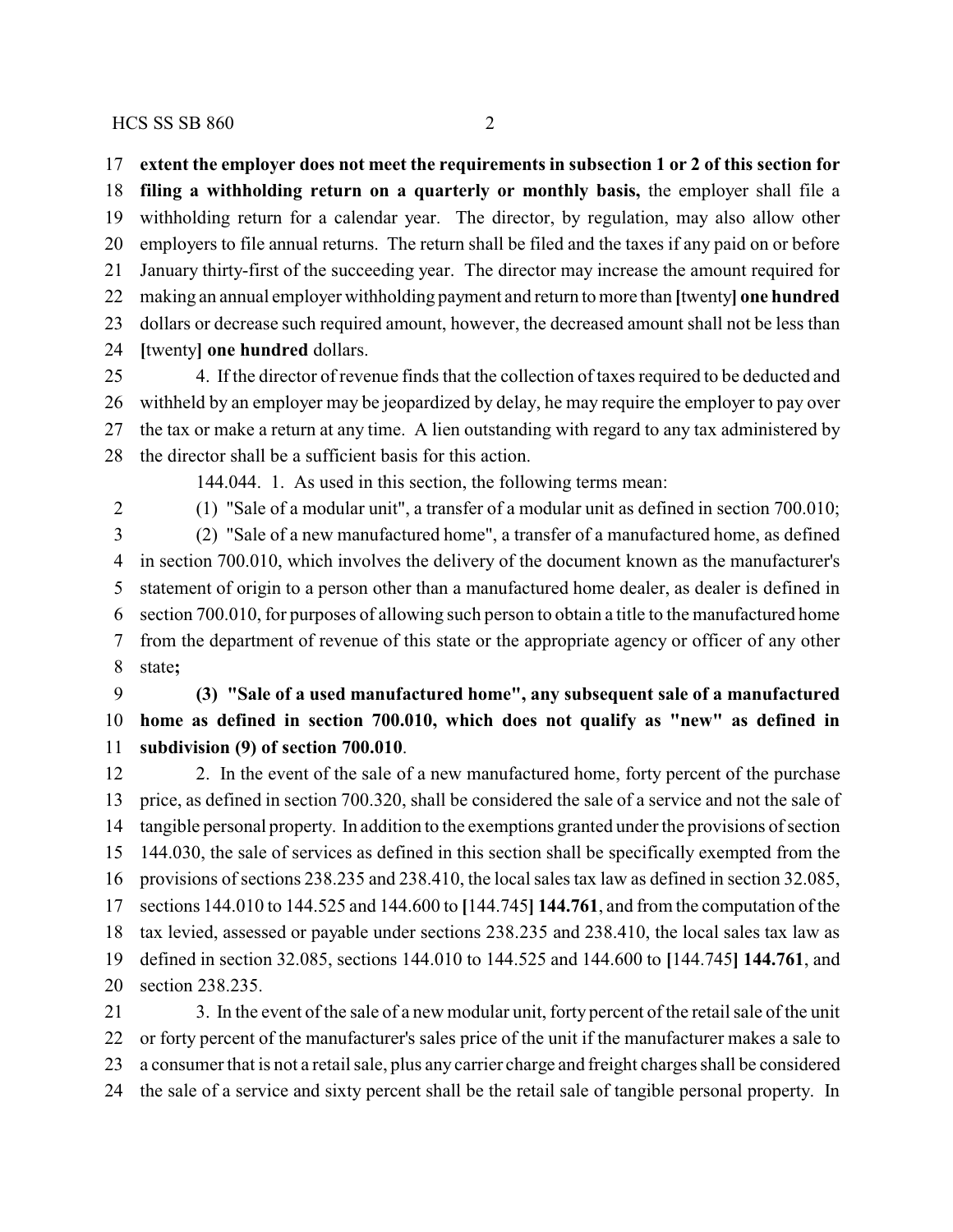addition to the exemptions granted under the provisions of section 144.030, the sale of services

 as defined in this section shall be specifically exempted from the provisions of sections 238.235 and 238.410, the local sales tax law as defined in section 32.085, sections 144.010 to 144.525

 and 144.600 to **[**144.745**] 144.761**, and from the computation of the tax levied, assessed, or payable under sections 238.235 and 238.410, the local sales tax law as defined in section 32.085, sections 144.010 to 144.525 and 144.600 to **[**144.745**] 144.761**, and section 238.235.

 **4. In addition to the exemptions granted under the provisions of section 144.030, the sale of a used manufactured home as defined in this section shall be specifically exempted from the provisions of sections 238.235 and 238.410, the local sales tax law as defined in section 32.085, sections 144.010 to 144.525 and 144.600 to 144.761, and from the computation of the tax levied, assessed, or payable under sections 238.235 and 238.410, the local sales tax law as defined in section 32.085, sections 144.010 to 144.525 and 144.600 to 144.761, and section 238.235.**

144.049. 1. For purposes of this section, the following terms mean:

 (1) "Clothing", any article of wearing apparel, including footwear, intended to be worn on or about the human body. The term shall include but not be limited to cloth and other material used to make school uniforms or other school clothing. Items normally sold in pairs shall not be separated to qualify for the exemption. The term shall not include watches, watchbands, jewelry, handbags, handkerchiefs, umbrellas, scarves, ties, headbands, or belt buckles; and

 (2) "Personal computers", a laptop, desktop, or tower computer system which consists of a central processing unit, random access memory, a storage drive, a display monitor, and a keyboard and devices designed for use in conjunction with a personal computer, such as a disk drive, memory module, compact disk drive, daughterboard, **[**digitalizer**] digitizer**, microphone, modem, motherboard, mouse, multimedia speaker, printer, scanner, single-user hardware, single-user operating system, soundcard, or video card;

 (3) "School supplies", any item normally used by students in a standard classroom for educational purposes, including but not limited to textbooks, notebooks, paper, writing instruments, crayons, art supplies, rulers, book bags, backpacks, handheld calculators, chalk, maps, and globes. The term shall not include watches, radios, CD players, headphones, sporting equipment, portable or desktop telephones, copiers or other office equipment, furniture, or fixtures. School supplies shall also include computer software having a taxable value of three hundred fifty dollars or less **and any graphing calculator having a taxable value of one hundred fifty dollars or less**.

22 2. In each year beginning on or after January 1, 2005, there is hereby specifically exempted from state sales tax law all retail sales of any article of clothing having a taxable value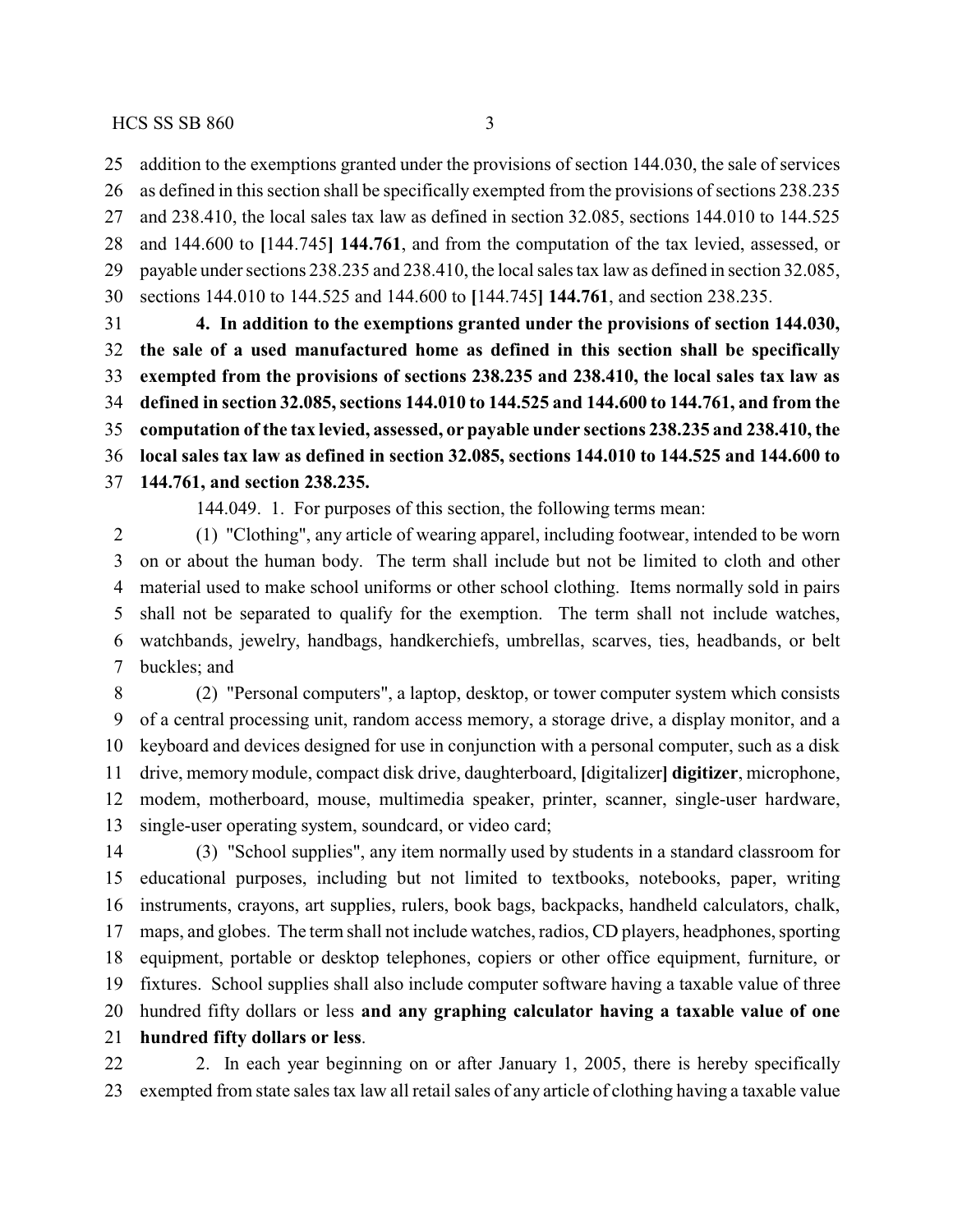of one hundred dollars or less, all retail sales of school supplies not to exceed fifty dollars per

 purchase, all computer software with a taxable value of three hundred fifty dollars or less, **all graphing calculators having a taxable value of one hundred fifty dollars or less,** and all retail sales of personal computers or computer peripheral devices not to exceed three thousand five hundred dollars, during a three-day period beginning at 12:01 a.m. on the first Friday in August and ending at midnight on the Sunday following.

 3. If the governing body of any political subdivision adopted an ordinance that applied to the 2004 sales tax holiday to prohibit the provisions of this section from allowing the sales tax holiday to apply to such political subdivision's local sales tax, then, notwithstanding any provision of a local ordinance to the contrary, the 2005 sales tax holiday shall not apply to such political subdivision's local sales tax. However, any such political subdivision may enact an ordinance to allow the 2005 sales tax holiday to apply to its local sales taxes. A political subdivision must notify the department of revenue not less than forty-five calendar days prior to the beginning date of the sales tax holiday occurring in that year of any ordinance or order rescinding an ordinance or order to opt out.

 4. This section shall not apply to any sales which take place within the Missouri state fairgrounds.

5. This section applies to sales of items bought for personal use only.

 6. After the 2005 sales tax holiday, any political subdivision may, by adopting an ordinance or order, choose to prohibit future annual sales tax holidays from applying to its local sales tax. After opting out, the political subdivision may rescind the ordinance or order. The political subdivision must notify the department of revenue not less than forty-five calendar days prior to the beginning date of the sales tax holiday occurring in that year of any ordinance or order rescinding an ordinance or order to opt out.

 7. This section may not apply to any retailer when less than two percent of the retailer's merchandise offered for sale qualifies for the sales tax holiday. The retailer shall offer a sales tax refund in lieu of the sales tax holiday.

144.080. 1. Every person receiving any payment or consideration upon the sale of property or rendering of service, subject to the tax imposed by the provisions of sections 144.010 to 144.525, is exercising the taxable privilege of selling the property or rendering the service at retail and is subject to the tax levied in section 144.020. The person shall be responsible not only for the collection of the amount of the tax imposed on the sale or service to the extent possible under the provisions of section 144.285, but shall, on or before the last day of the month following each calendar quarterly period of three months, file a return with the director of revenue showing the person's gross receipts and the amount of tax levied in section 144.020 for the preceding quarter, and shall remit to the director of revenue, with the return, the taxes levied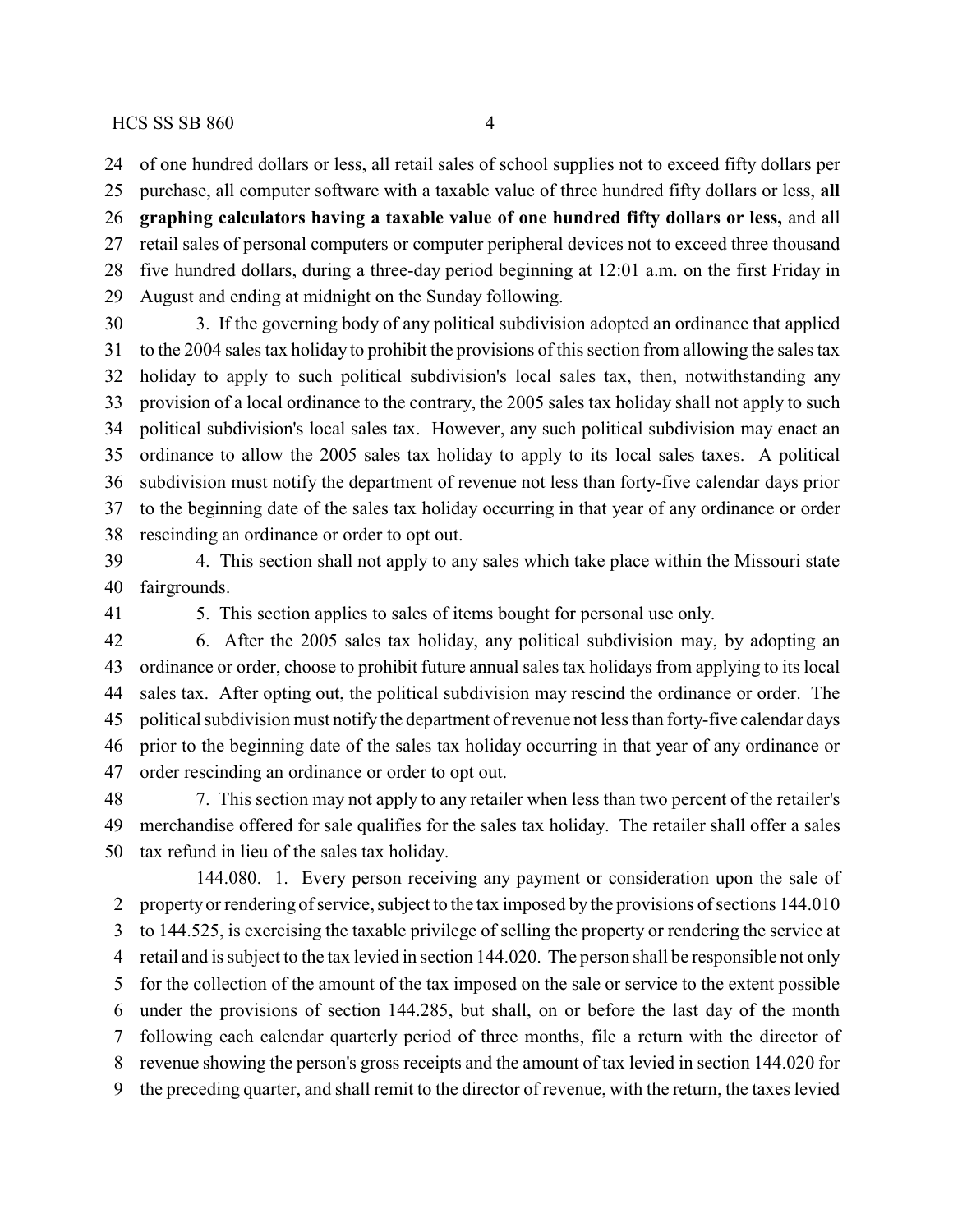in section 144.020, except as provided in subsections 2 and 3 of this section. The director of revenue may promulgate rules or regulations changing the filing and payment requirements of sellers, but shall not require any seller to file and pay more frequently than required in this section.

 2. Where the aggregate amount levied and imposed upon a seller by section 144.020 is in excess of two hundred and fifty dollars for either the first or second month of a calendar quarter, the seller shall file a return and pay such aggregate amount for such months to the director of revenue by the twentieth day of the succeeding month.

18 3. Where the aggregate amount levied and imposed upon a seller by section 144.020 is less than forty-five dollars in a calendar quarter, the director of revenue shall byregulation permit the seller to file a return for a calendar year. The return shall be filed and the taxes paid on or before January thirty-first of the succeeding year.

 4. The seller of any property or person rendering any service, subject to the tax imposed by sections 144.010 to 144.525, shall collect the tax from the purchaser of such property or the recipient of the service to the extent possible under the provisions of section 144.285, but the seller's inability to collect any part or all of the tax does not relieve the seller of the obligation to pay to the state the tax imposed by section 144.020; except that the collection of the tax imposed by sections 144.010 to 144.525 on motor vehicles and trailers shall be made as provided in sections 144.070 and 144.440.

 5. **[**It shall be unlawful for**]** Any person **[**to**] may** advertise or hold out or state to the public or to any customer directly **[**or indirectly**]** that the tax or any part thereof imposed by sections 144.010 to 144.525, and required to be collected by the person, will be assumed or absorbed by the person, **[**or that it will not be separately stated and added to the selling price of the**] provided that the amount of tax assumed or absorbed shall be stated on any invoice or receipt for the** property sold or service rendered**[**, or if added, that it or any part thereof will be refunded**]**. Any person violating any of the provisions of this section shall be guilty of a misdemeanor. **This subsection shall not apply to any retailer prohibited fromcollecting and remitting sales tax under section 66.630.**

144.190. 1. If a tax has been incorrectly computed by reason of a clerical error or mistake on the part of the director of revenue, such fact shall be set forth in the records of the director of revenue, and the amount of the overpayment shall be credited on any taxes then due from the person legally obligated to remit the tax pursuant to sections 144.010 to 144.525, and the balance shall be refunded to the person legally obligated to remit the tax, such person's administrators or executors, as provided for in section 144.200.

 2. If any tax, penalty or interest has been paid more than once, or has been erroneously or illegally collected, or has been erroneously or illegally computed, such sum shall be credited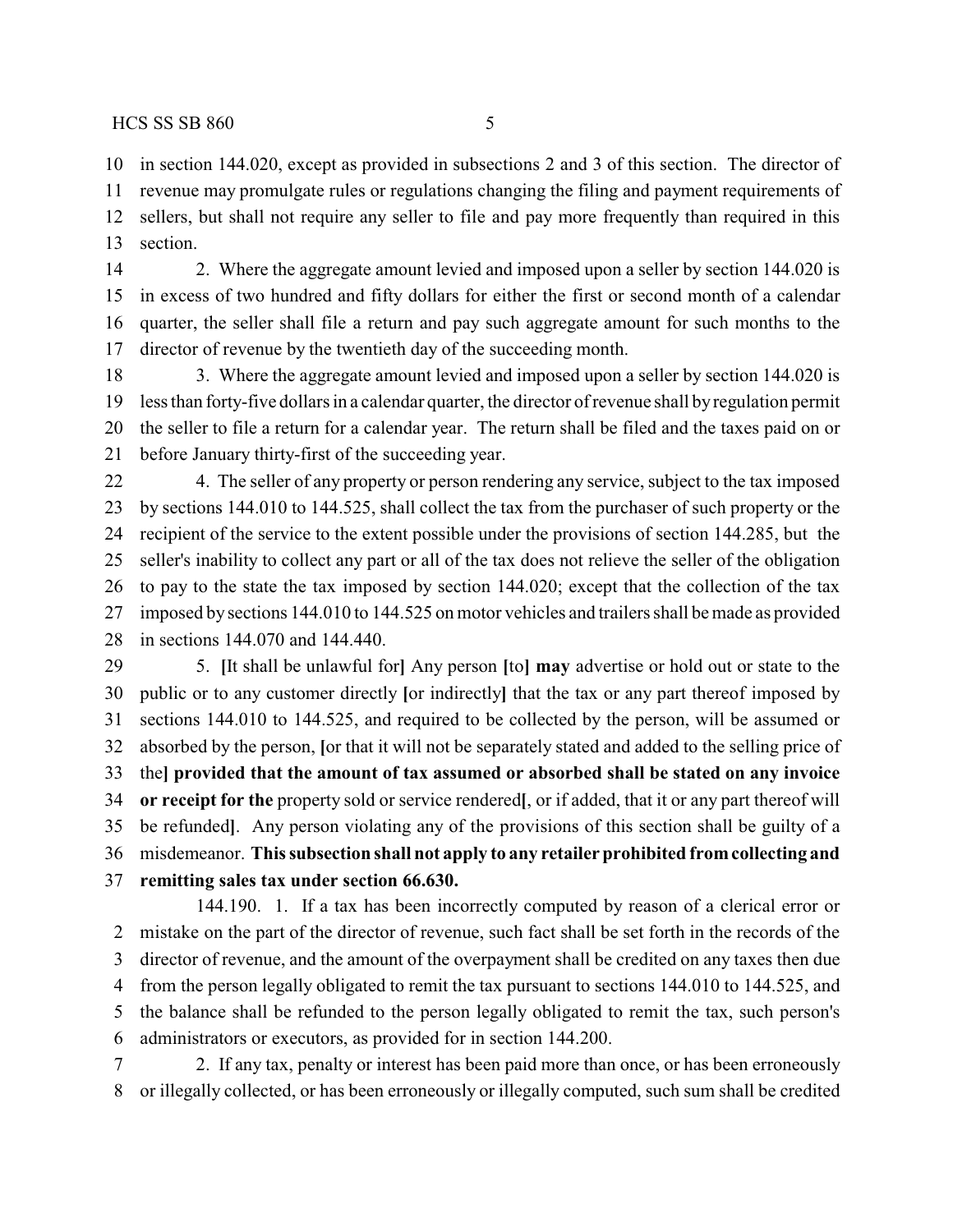on any taxes then due from the person legally obligated to remit the tax pursuant to sections 144.010 to 144.525, and the balance, with interest as determined by section 32.065, shall be refunded to the person legally obligated to remit the tax, but no such credit or refund shall be allowed unless duplicate copies of a claim for refund are filed within three years from date of overpayment.

 3. Every claim for refund must be in writing and signed by the applicant, and must state the specific grounds upon which the claim is founded. Any refund or any portion thereof which is erroneouslymade, and any credit or any portion thereof which is erroneously allowed, may be recovered in any action brought by the director of revenue against the person legally obligated to remit the tax. In the event that a tax has been illegally imposed against a person legally obligated to remit the tax, the director of revenue shall authorize the cancellation of the tax upon the **[**director's**] director of revenue's** record.

 4. Notwithstanding the provisions of section 32.057, a purchaser that originally paid sales or use tax to a vendor or seller may submit a refund claim directly to the director of revenue for such sales or use taxes paid to such vendor or seller and remitted to the director **of revenue**, provided no sum shall be refunded more than once, any such claim shall be subject to any offset, defense, or other claim the director **of revenue** otherwise would have against either the purchaser or vendor or seller **ifsuch offset or claim has been assessed under section 144.240 or 144.670 and such assessment is no longer subject to appeal**, and such claim for refund is accompanied by either: (1) A notarized assignment of rights statement by the vendor or seller to the purchaser

 allowing the purchaser to seek the refund on behalf of the vendor or seller. An assignment of rights statement shall contain the Missouri sales or use tax registration number of the vendor or seller, a list of the transactions covered by the assignment, the tax periods and location for which the original sale was reported to the director of revenue by the vendor or seller, and a notarized statement signed by the vendor or seller affirming that the vendor or seller has not received a refund or credit, will not apply for a refund or credit of the tax collected on any transactions covered by the assignment, and authorizes the director **of revenue** to amend the seller's return to reflect the refund; or

 (2) In the event the vendor or seller fails or refuses to provide an assignment of rights statement within sixty days from the date of such purchaser's written request to the vendor or seller, or the purchaser is not able to locate the vendor or seller or the vendor or seller is no longer in business, the purchaser may provide the director **of revenue** a notarized statement confirming the efforts that have been made to obtain an assignment of rights from the vendor or seller. Such statement shall contain a list of the transactions covered by the assignment, the tax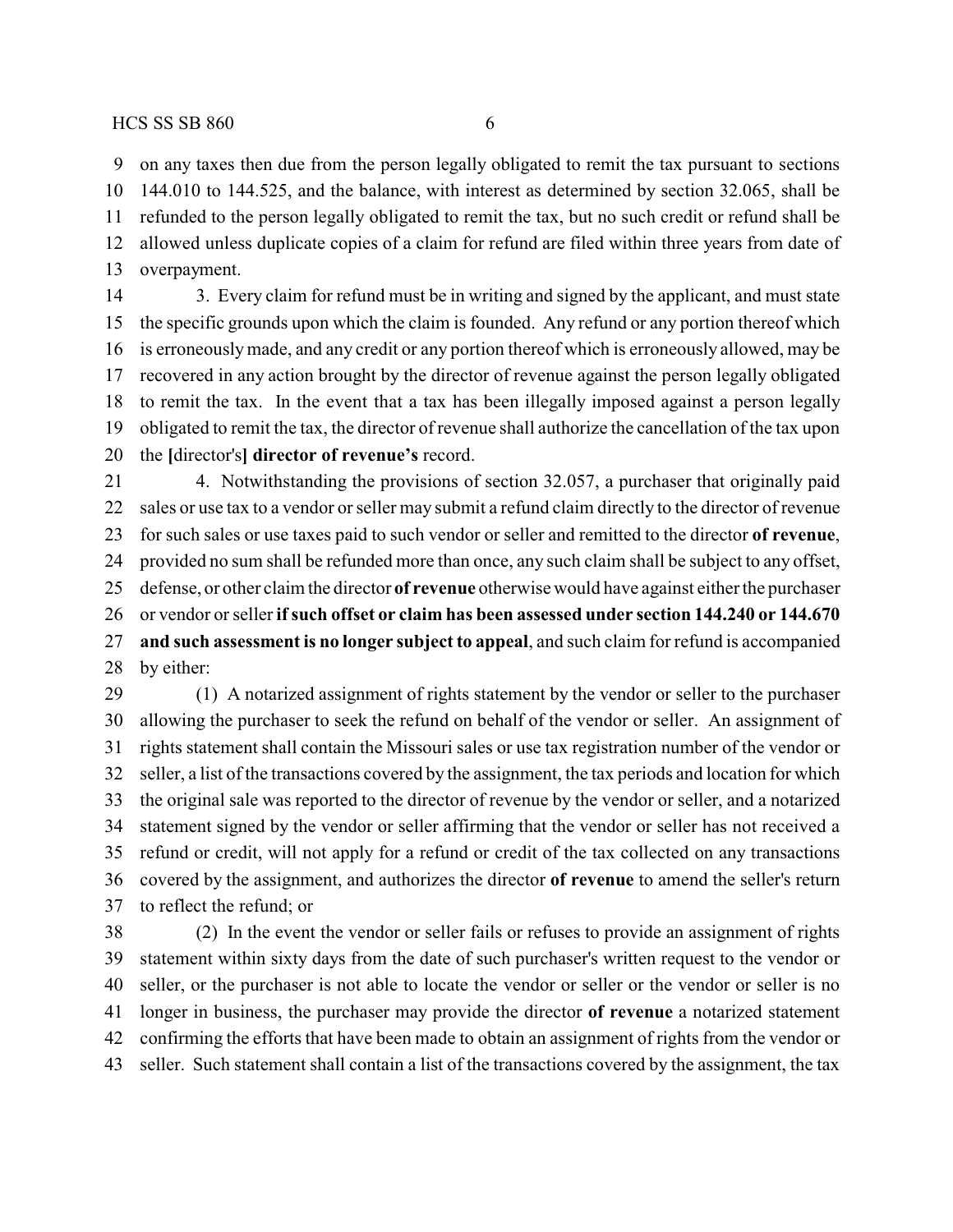periods and location for which the original sale was reported to the director of revenue by the

- vendor or seller.
- 

 The director **of revenue** shall not require such vendor, seller, or purchaser to submit amended returns for refund claims submitted under the provisions of this subsection. Notwithstanding the provisions of section 32.057, if the seller is registered with the director **of revenue** for collection and remittance of sales tax, the director **of revenue** shall notify the seller at the seller's last known address of the claim for refund. If the seller objects to the refund within thirty days of the date of the notice, the director **of revenue** shall not pay the refund. If the seller agrees that the refund is warranted or fails to respond within thirty days, the director **of revenue** may issue the refund and amend the seller's return to reflect the refund. For purposes of section 32.069, the refund claim shall not be considered to have been filed until the seller agrees that the refund is warranted or thirty days after the date the director **of revenue** notified the seller and the seller failed to respond.

 5. Notwithstanding the provisions of section 32.057, when a vendor files a refund claim on behalf of a purchaser and such refund claim is denied by the director **of revenue**, notice of such denial and the reason for the denial shall be sent by the director **of revenue** to the vendor and each purchaser whose name and address is submitted with the refund claim form filed by the vendor. A purchaser shall be entitled to appeal the denial of the refund claim within sixty days of the date such notice of denial is mailed by the director **of revenue** as provided in section 144.261. The provisions of this subsection shall apply to all refund claims filed after August 28, 2012. The provisions of this subsection allowing a purchaser to appeal the **[**director's**] director of revenue's** decision to deny a refund claim shall also apply to any refund claim denied by the director **of revenue** on or after January 1, 2007, if an appeal of the denial of the refund claim is filed by the purchaser no later than September 28, 2012, and if such claim is based solely on the issue of the exemption of the electronic transmission or delivery of computer software.

 6. Notwithstanding the provisions of this section, the director of revenue shall authorize direct-pay agreements to purchasers which have annual purchases in excess of seven hundred fifty thousand dollars pursuant to rules and regulations adopted by the director of revenue. For the purposes of such direct-pay agreements, the taxes authorized pursuant to chapters 66, 67, 70, 92, 94, 162, 190, 238, 321, and 644 shall be remitted based upon the location of the place of business of the purchaser.

 7. Special rules applicable to error corrections requested by customers of mobile telecommunications service are as follows:

 (1) For purposes of this subsection, the terms "customer", "home service provider", "place of primary use", "electronic database", and "enhanced zip code" shall have the same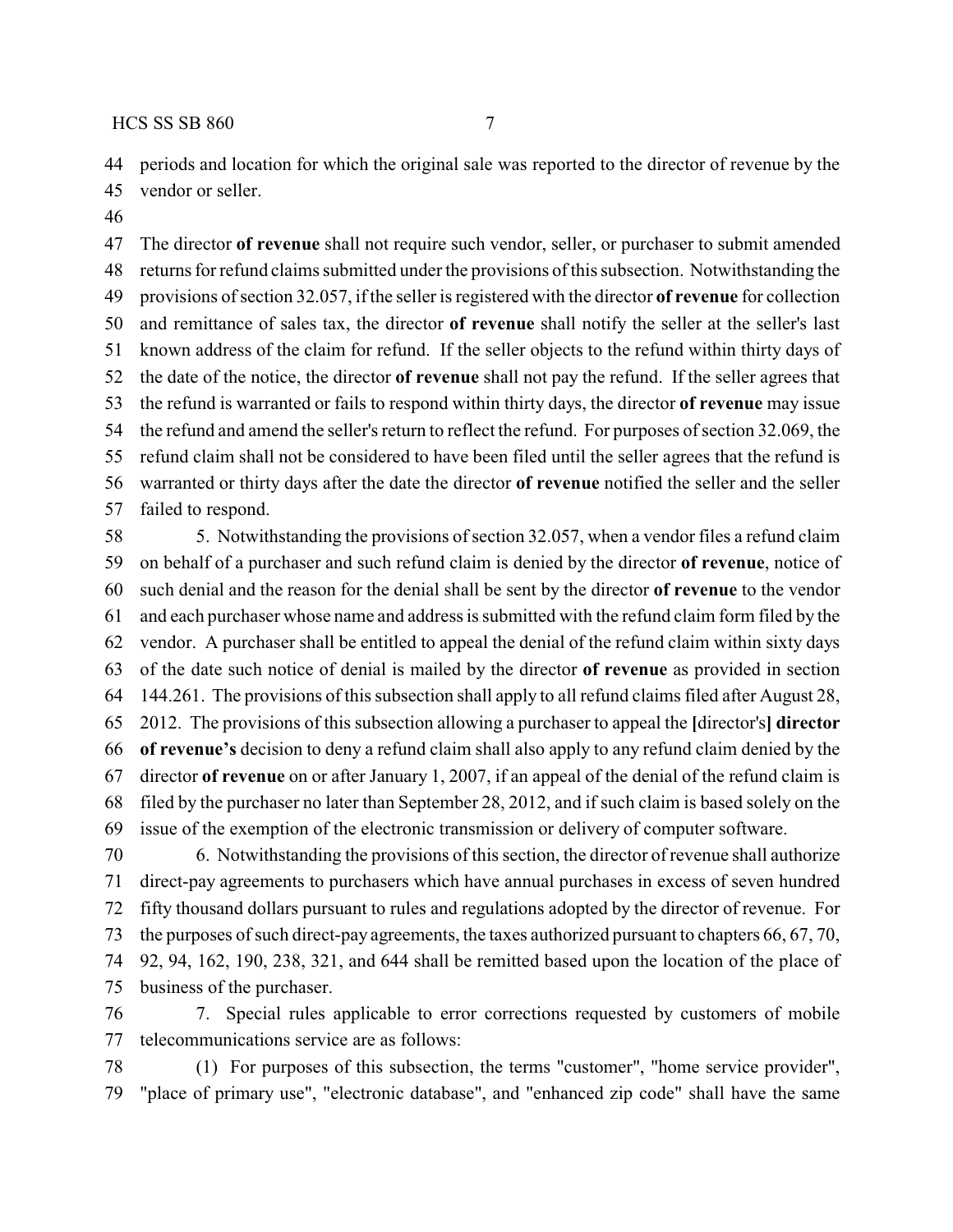meanings as defined in the Mobile Telecommunications Sourcing Act incorporated by reference

in section 144.013;

 (2) Notwithstanding the provisions of this section, if a customer of mobile telecommunications services believes that the amount of tax, the assignment of place of primary use or the taxing jurisdiction included on a billing is erroneous, the customer shall notify the home service provider, in writing, within three years from the date of the billing statement. The customer shall include in such written notification the street address for the customer's place of primary use, the account name and number for which the customer seeks a correction of the tax assignment, a description of the error asserted by the customer and any other information the home service provider reasonably requires to process the request;

 (3) Within sixty days of receiving the customer's notice, the home service provider shall review its records and the electronic database or enhanced zip code to determine the customer's correct taxing jurisdiction. If the home service provider determines that the review shows that the amount of tax, assignment of place of primary use or taxing jurisdiction is in error, the home service provider shall correct the error and, at its election, either refund or credit the amount of tax erroneously collected to the customer for a period of up to three years from the last day of the home service provider's sixty-day review period. If the home service provider determines that the review shows that the amount of tax, the assignment of place of primary use or the taxing jurisdiction is correct, the home service provider shall provide a written explanation of its determination to the customer.

 8. For all refund claims submitted to the department of revenue on or after September 1, 2003, notwithstanding any provision of this section to the contrary, if a person legally obligated to remit the tax levied pursuant to sections 144.010 to 144.525 has received a refund of such taxes for a specific issue and submits a subsequent claim for refund of such taxes on the same issue for a tax period beginning on or after the date the original refund check issued to such person, no refund shall be allowed. This subsection shall not apply and a refund shall be allowed if **the refund claim is filed by a purchaser under the provisions of subsection 4 of this section, the refund claim is for use tax remitted by the purchaser, or** an additional refund claim is filed **by a person legally obligated to remit the tax** due to any of the following:

 (1) Receipt of additional information or an exemption certificate from the purchaser of the item at issue;

 (2) A decision of a court of competent jurisdiction or the administrative hearing commission; or

(3) Changes in regulations or policy by the department of revenue.

 9. Notwithstanding any provision of law to the contrary, the director of revenue shall respond to a request for a binding letter ruling filed in accordance with section 536.021 within